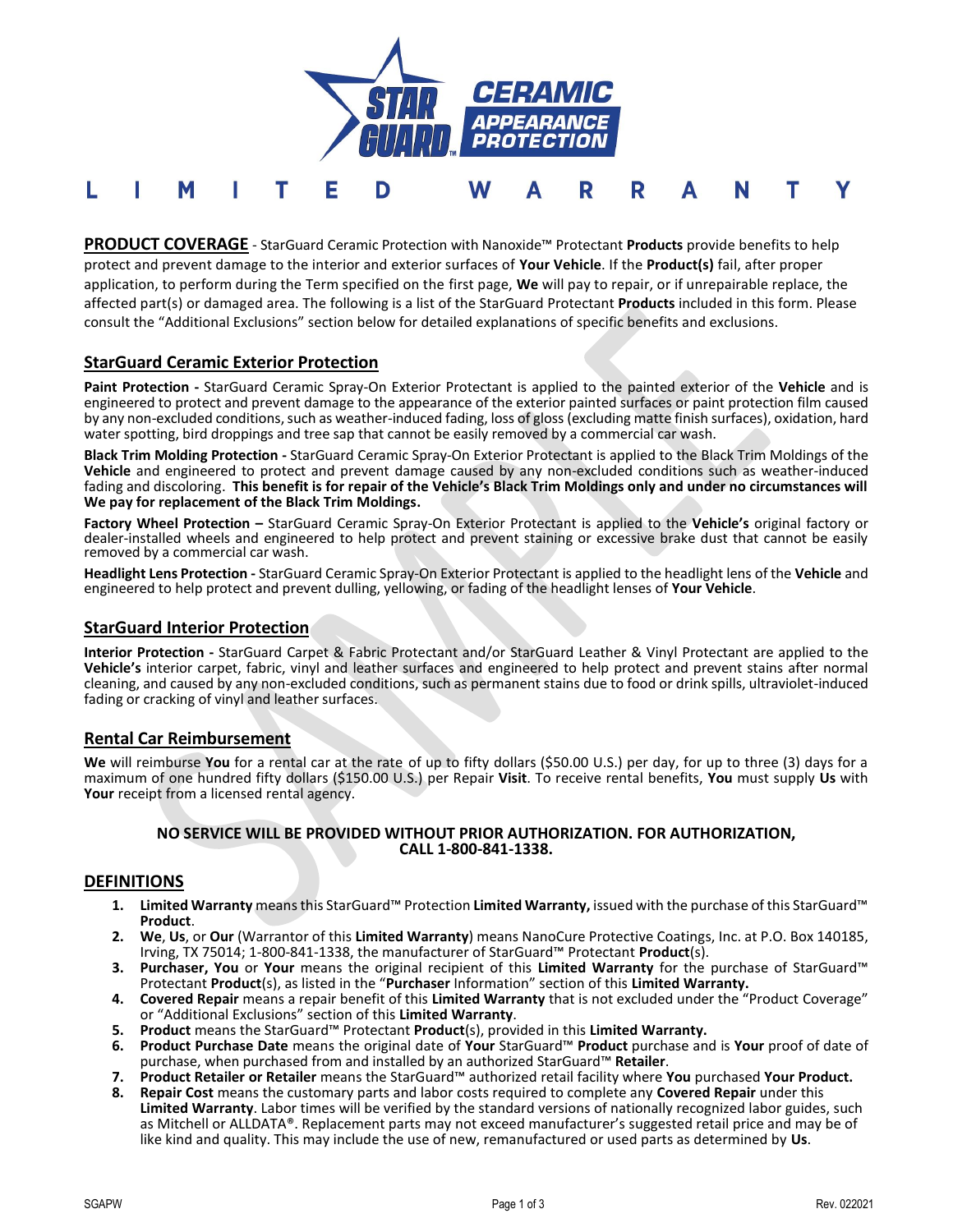- **9. Repair Visit** means one or more Covered Repairs or covered service related in time or cause.
- **10. Vehicle** means the **Vehicle** listed on the first Page and on which the Protectant **Product**(s) have been professionally applied.

## **ADDITIONAL EXCLUSIONS**

#### *Your Limited Warranty does not cover:*

- *Repair and/or replacement of components that were performed without prior authorization from the Warrantor.*
- *Damage caused by exhaust systems, neglect and abuse, misuse, vandalism, acts of war, flooding, riots, or acts of nature, damage resulting from abrasion, damage caused by hail or collision, or Vehicle modifications, unless Vehicle modifications were performed by an authorized StarGuard Retailer.*
- *Vehicles used for racing on or off road, competition or speed contests.*
- *Normal wear and tear, including but not limited to compression cracks.*
- *Damage due to, defective design of materials or workmanship in the manufacturing of the Vehicle.*
- *Damage due to improper installation of StarGuard Products(s) or paint protection finish film applied to Your Vehicle.*
- *Damage due to improper care and maintenance outside recommendations of StarGuard Product(s) or paint protection finish film manufacturer.*
- *Damage covered by the Vehicle manufacturer.*
- *Commercially used vehicles, such as, but not limited to, emergency or police vehicles, taxi or transport carrier, snow plows, tow trucks; or vehicles with a gross vehicle weight rating (GVW) of more than 14,000 pounds or incomplete vehicles (cab & chassis, etc.).*
- *Damage to chrome, chrome bumpers, or grills.*
- *Interior components not treated with StarGuard Interior Protectant Products, to include surfaces that are not treatable.*
- *Lack of adhesion to upholstered surfaces or to materials underneath seat coverings.*
- *Exterior painted components or paint protection finish film not treated with StarGuard Exterior Protectant Products, to include unpainted plastic, metal, or surfaces that are not treatable.*
- *Paint protection finish film that was not installed by a StarGuard Retailer.*
- *Damage or failures involving paint such as paint separating, scratches, peeling, bubbling, cracking, flaking, rust or delamination.*
- *Damage to repainted/repaired sections due to collision or impact, unless the StarGuard Protectant Products have been reapplied following repair. You are responsible for any costs associated with reapplying the Product(s) to any such damaged area(s).*
- *Fogging/condensation within headlight lens.*
- *Replacement of headlight housing, lenses and bulbs.*
- *Replacement of any glass.*
- *Replacement of Black Trim Molding.*
- *Replacement or repair of tires and/or wheels.*
- *Events occurring outside of the territories of the U.S., Puerto Rico or Canada.*
- *Damage that existed on the Vehicle at the time this Product was purchased.*

## **CLAIM** *PROCEDURES - Prior Authorization is required for all claims: 800-841-1338*

To obtain the benefits of this **Limited Warranty**, contact **Our** office at 1-800-841-1338 for instructions prior to any work being performed.

In the event of a paint finish film repair, wait one (1) week before washing or waxing **Your Vehicle** to help ensure proper adhesion build of the film has been achieved.

**You**, or the repair facility must furnish **Us**, with any reasonable information that **We** may require, including legible copies of any repair orders or other relevant documentation in order to determine coverage.

## **LIMITS OF LIABILITY**

This **Limited Warranty** covers both a new or used vehicle and no deductible is required. This **Limited Warranty** extends only to **You**. **We** may request proof of purchase of **Your** StarGuard **Product**. The aggregate total of **Our** liability for all benefits paid or payable during the Term of this **Limited Warranty** shall not exceed the retail price **You** paid for the **Vehicle**. **Our** liability for any single loss shall not exceed the Actual Cash Value of **Your Vehicle** at the time of repair. (Values are based according to current National Automobile Dealers Association (NADA) standards for the published average trade-in value of **Your Vehicle** on the date of loss with appropriate adjustments for mileage, condition, optional equipment and unrepaired prior damage excluding the repair needed.)

The **Vehicle** owner is required to keep the **Vehicle's** surface clean, as well as inspect for other damage that would be covered by this **Limited Warranty**. Recommended maintenance procedures can be found in the **Vehicle** owner's manual. **We** reserve the right to inspect **Your Vehicle** prior to approval of any claim. **We** may request estimates for repair and/or photographs of the damage to determine the validity of the claim.

IN NO EVENT, WILL **WE** BE LIABLE FOR INCIDENTAL OR CONSEQUENTIAL LOSS OR DAMAGE UNDER THIS **LIMITED WARRANTY** INCLUDING, BUT NOT LIMITED TO, LIABILITY FOR INJURY, LOSS OF LIFE, PROPERTY DAMAGE, LOSS OF USE, LOSS OF TIME, INCONVENIENCE OR COMMERCIAL LOSS AND TO THE EXTENT PERMITTED BY LAW.